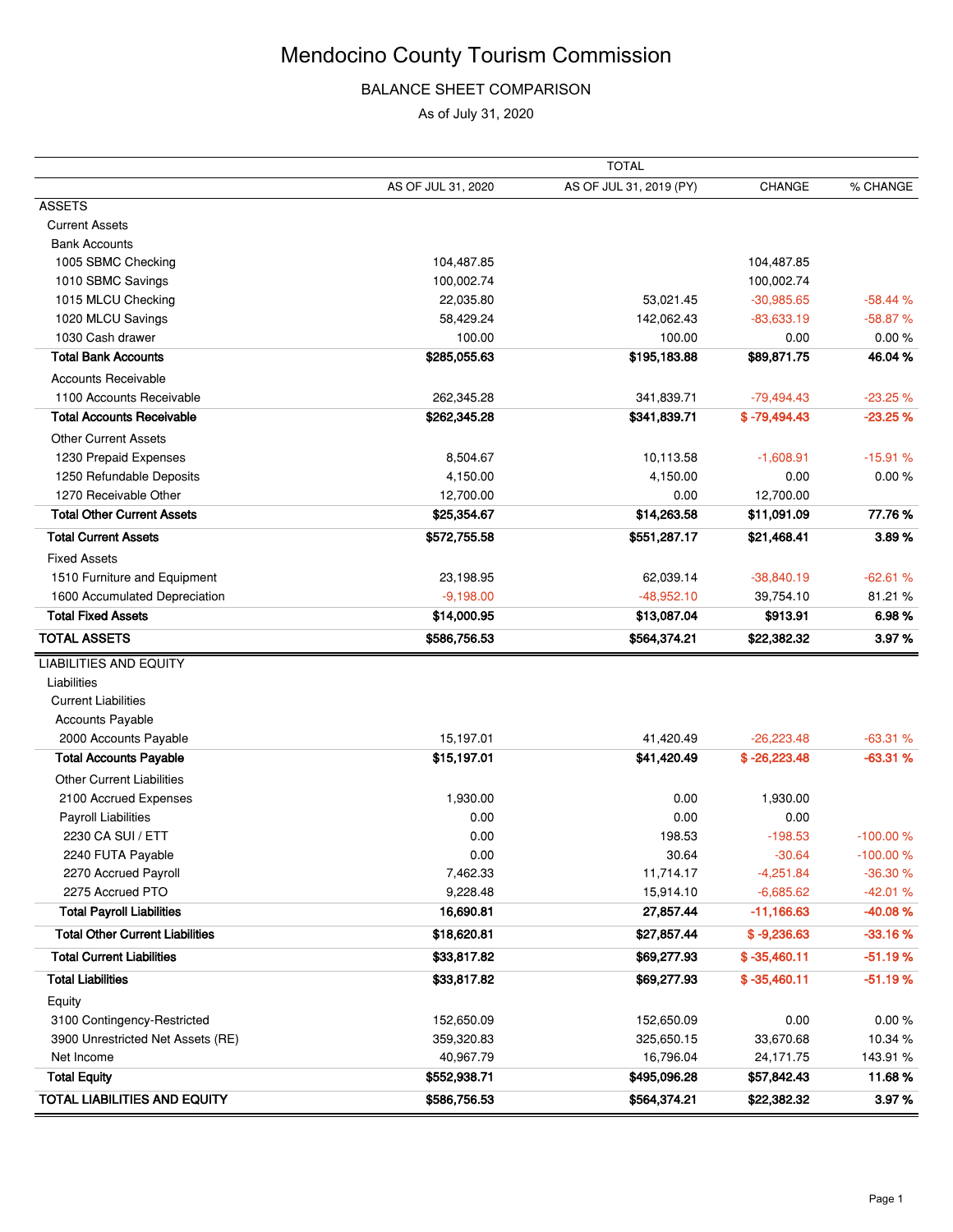#### BUDGET VS. ACTUALS: FY 20-21 SUMMARY

|                               |               |               | <b>JUL 2020</b>    |              |               |               | <b>TOTAL</b> |              |
|-------------------------------|---------------|---------------|--------------------|--------------|---------------|---------------|--------------|--------------|
|                               | <b>ACTUAL</b> | <b>BUDGET</b> | <b>OVER BUDGET</b> | % OF BUDGET  | <b>ACTUAL</b> | <b>BUDGET</b> | OVER BUDGET  | % OF BUDGET  |
| Income                        |               |               |                    |              |               |               |              |              |
| 4030 County BID               | 47,100        | 47,100        | 0                  | 100.00 %     | \$47,100      | \$47,100      | \$0          | 100.00 %     |
| 4035 County 50% Match         | 33,911        | 22,959        | 10,952             | 148.00 %     | \$33,911      | \$22,959      | \$10,952     | 148.00 %     |
| 4040 County Admin Fee         |               | $-1,378$      | 1,378              |              | \$0           | $$ -1,378$    | \$1,378      | 0%           |
| Other Income                  | 5             |               | 5                  |              | \$5           | \$0           | \$5          | 0%           |
| <b>Total Income</b>           | \$81,016      | \$68,681      | \$12,335           | 118.00%      | \$81,016      | \$68,681      | \$12,335     | 118.00%      |
| <b>GROSS PROFIT</b>           | \$81,016      | \$68,681      | \$12,335           | 118.00%      | \$81,016      | \$68,681      | \$12,335     | 118.00 %     |
| Expenses                      |               |               |                    |              |               |               |              |              |
| 1- MEDIA & WEBSITE            | 11,390        | 37,910        | $-26,520$          | 30.00%       | \$11,390      | \$37,910      | $$ -26,520$  | 30.00%       |
| 2- VISITOR SVS / PARTNERSHIPS | 2,895         | 5,961         | $-3,066$           | 49.00 %      | \$2,895       | \$5,961       | $$ -3,066$   | 49.00 %      |
| 3- ADMIN EXPENSES             | 9,686         | 8,410         | 1,275              | 115.00 %     | \$9,686       | \$8,410       | \$1,275      | 115.00 %     |
| 4- PERSONNEL                  | 16,077        | 17,316        | $-1,240$           | 93.00 %      | \$16,077      | \$17,316      | $$ -1,240$   | 93.00 %      |
| <b>Total Expenses</b>         | \$40,048      | \$69,598      | $$ -29,550$        | 58.00 %      | \$40,048      | \$69,598      | $$ -29,550$  | 58.00 %      |
| NET OPERATING INCOME          | \$40,968      | $$ -917$      | \$41,885           | $-4,469.00%$ | \$40,968      | $$ -917$      | \$41,885     | $-4,469.00%$ |
| <b>NET INCOME</b>             | \$40,968      | $$ -917$      | \$41,885           | $-4,469.00%$ | \$40,968      | $$ -917$      | \$41,885     | $-4,469.00%$ |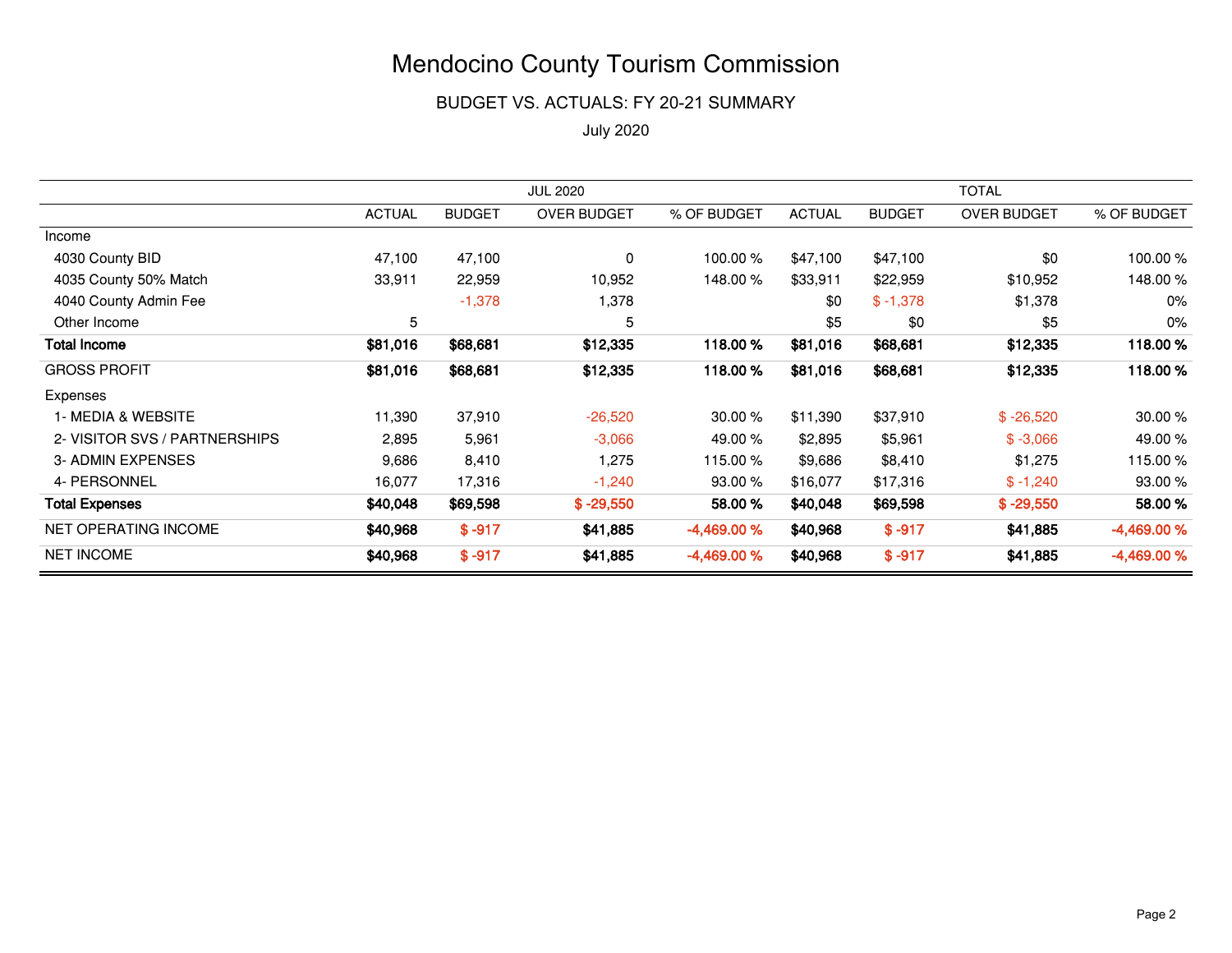### BUDGET VS. ACTUALS: FY 20/21

|                                              |               |               | <b>JUL 2020</b>    |             |               |               | <b>TOTAL</b>       |             |
|----------------------------------------------|---------------|---------------|--------------------|-------------|---------------|---------------|--------------------|-------------|
|                                              | <b>ACTUAL</b> | <b>BUDGET</b> | <b>OVER BUDGET</b> | % OF BUDGET | <b>ACTUAL</b> | <b>BUDGET</b> | <b>OVER BUDGET</b> | % OF BUDGET |
| Income                                       |               |               |                    |             |               |               |                    |             |
| 4030 County BID                              | 47,100        | 47,100        | 0                  | 100.00%     | \$47,100      | \$47,100      | \$0                | 100.00%     |
| 4035 County 50% Match                        | 33,911        | 22,959        | 10,952             | 148.00%     | \$33,911      | \$22,959      | \$10,952           | 148.00%     |
| 4040 County Admin Fee                        |               | $-1,378$      | 1,378              |             | \$0           | $$ -1,378$    | \$1,378            | 0%          |
| Other Income                                 |               |               |                    |             | \$0           | \$0           | \$0                | 0%          |
| 4950 Interest Income                         | 5             |               | $\mathbf 5$        |             | \$5           | \$0           | \$5                | 0%          |
| <b>Total Other Income</b>                    | 5             |               | 5                  |             | \$5           | \$0           | \$5                | 0%          |
| <b>Total Income</b>                          | \$81,016      | \$68,681      | \$12,335           | 118.00%     | \$81,016      | \$68,681      | \$12,335           | 118.00%     |
| <b>GROSS PROFIT</b>                          | \$81,016      | \$68,681      | \$12,335           | 118.00%     | \$81,016      | \$68,681      | \$12,335           | 118.00%     |
| Expenses                                     |               |               |                    |             |               |               |                    |             |
| 1- MEDIA & WEBSITE                           |               |               |                    |             | \$0           | \$0           | \$0                | 0%          |
| 50 Advertising / Media                       |               |               |                    |             | \$0           | \$0           | \$0                | 0%          |
| 5130 Print & Online Advertising              |               | 15,658        | $-15,658$          |             | \$0           | \$15,658      | $$ -15,658$        | 0%          |
| 5150 Ad Development/Design                   |               | 833           | $-833$             |             | \$0           | \$833         | $$ -833$           | 0%          |
| 5170 Photography                             |               | 200           | $-200$             |             | \$0           | \$200         | $$ -200$           | 0%          |
| 5240 Research & Development                  |               | 500           | $-500$             |             | \$0           | \$500         | $$ -500$           | 0%          |
| 5290 Marketing Contingency                   |               | 833           | $-833$             |             | \$0           | \$833         | $$ -833$           | 0%          |
| Total 50 Advertising / Media                 |               | 18,025        | $-18,025$          |             | \$0           | \$18,025      | $$ -18,025$        | 0%          |
| 55 Marketing / Public Relations              |               |               |                    |             | \$0           | \$0           | \$0                | 0%          |
| 5510 Public Relations Contract               | 7,500         | 7,850         | $-350$             | 96.00%      | \$7,500       | \$7,850       | $$ -350$           | 96.00%      |
| 5520 Marketing Agency Contract               |               | 694           | $-694$             |             | \$0           | \$694         | $$ -694$           | 0%          |
| 5540 Clipping Service                        | 628           | 750           | $-122$             | 84.00%      | \$628         | \$750         | $$ -122$           | 84.00%      |
| 5560 Media Events                            |               | 792           | $-792$             |             | \$0           | \$792         | $$ -792$           | 0%          |
| 5610 Travel -PR Related                      | $-274$        | 83            | $-358$             | -329.00 %   | $$ -274$      | \$83          | $$ -358$           | -329.00 %   |
| 5680 Visiting Media FAM Expenses             |               | 1,000         | $-1,000$           |             | \$0           | \$1,000       | $$ -1,000$         | 0%          |
| <b>Total 55 Marketing / Public Relations</b> | 7,854         | 11,169        | $-3,316$           | 70.00%      | \$7,854       | \$11,169      | $$ -3,316$         | 70.00%      |
| 57 Website Maint / Development               |               |               |                    |             | \$0           | \$0           | \$0                | $0\%$       |
| 5710 Interactive Media Coordinator           | 2,500         | 2,500         | 0                  | 100.00%     | \$2,500       | \$2,500       | \$0                | 100.00%     |
| 5740 Content Creation                        | 146           | 2,500         | $-2,354$           | 6.00%       | \$146         | \$2,500       | $$ -2,354$         | 6.00%       |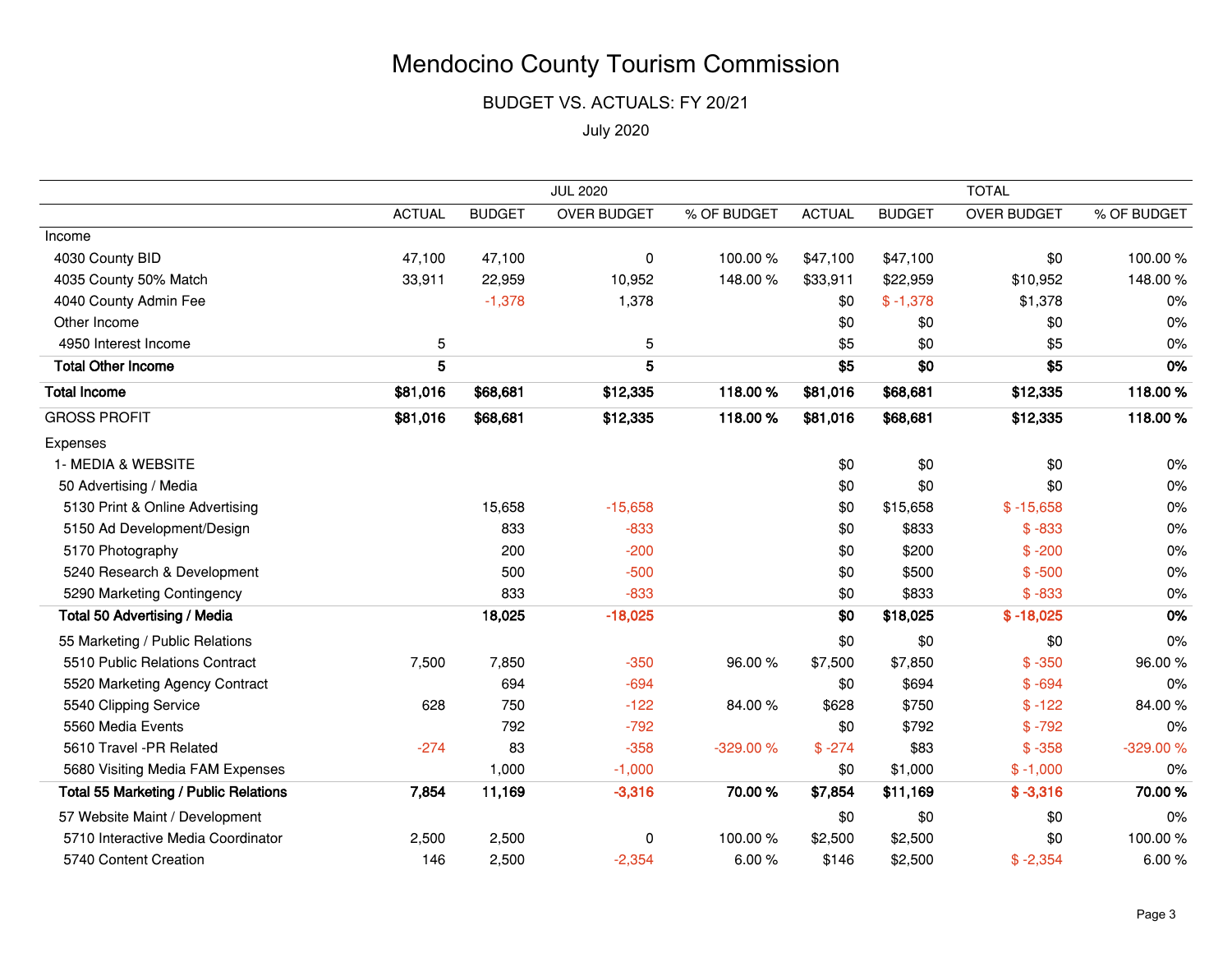BUDGET VS. ACTUALS: FY 20/21

|                                      |               |               | <b>JUL 2020</b>    |             |               |               | <b>TOTAL</b>       |             |
|--------------------------------------|---------------|---------------|--------------------|-------------|---------------|---------------|--------------------|-------------|
|                                      | <b>ACTUAL</b> | <b>BUDGET</b> | <b>OVER BUDGET</b> | % OF BUDGET | <b>ACTUAL</b> | <b>BUDGET</b> | <b>OVER BUDGET</b> | % OF BUDGET |
| 5750 Development/ Maintenance        | 125           | 500           | $-375$             | 25.00%      | \$125         | \$500         | $$ -375$           | 25.00 %     |
| 5780 Interactive Marketing           | 209           |               | 209                |             | \$209         | \$0           | \$209              | 0%          |
| Total 57 Website Maint / Development | 2,980         | 5,500         | $-2,520$           | 54.00%      | \$2,980       | \$5,500       | $$ -2,520$         | 54.00%      |
| 58 Leisure / Group Sales             |               |               |                    |             | \$0           | \$0           | \$0                | 0%          |
| 5810 Promotion Items, Booth Develop  | 56            | 792           | $-735$             | 7.00 %      | \$56          | \$792         | $$ -735$           | 7.00%       |
| 5820 Consumer & Trade Shows          |               | 338           | $-338$             |             | \$0           | \$338         | $$ -338$           | 0%          |
| 5840 State Fair Exhibit              | 500           | 1,000         | $-500$             | 50.00 %     | \$500         | \$1,000       | $$ -500$           | 50.00%      |
| 5870 Shipping - Travel Shows         |               | 208           | $-208$             |             | \$0           | \$208         | $$ -208$           | 0%          |
| 5880 Travel - Leisure/Group Sales    |               | 495           | $-495$             |             | \$0           | \$495         | $$ -495$           | 0%          |
| 5885 Travel - Group FAMs             |               | 333           | $-333$             |             | \$0           | \$333         | $$ -333$           | 0%          |
| 5890 Misc. Sales Opportunities       |               | 50            | $-50$              |             | \$0           | \$50          | $$ -50$            | 0%          |
| Total 58 Leisure / Group Sales       | 556           | 3,216         | $-2,660$           | 17.00%      | \$556         | \$3,216       | $$ -2,660$         | 17.00%      |
| <b>Total 1- MEDIA &amp; WEBSITE</b>  | 11,390        | 37,910        | $-26,520$          | 30.00 %     | \$11,390      | \$37,910      | $$ -26,520$        | 30.00%      |
| 2- VISITOR SVS / PARTNERSHIPS        |               |               |                    |             | \$0           | \$0           | \$0                | 0%          |
| Partnerships                         |               |               |                    |             | \$0           | \$0           | \$0                | 0%          |
| 6570 In-County Relations             |               | 1,025         | $-1,025$           |             | \$0           | \$1,025       | $$ -1,025$         | 0%          |
| 6590 Memberships                     | 2,163         | 550           | 1,613              | 393.00%     | \$2,163       | \$550         | \$1,613            | 393.00%     |
| 6610 North Coast Tourism Council     |               | 917           | $-917$             |             | \$0           | \$917         | $$ -917$           | 0%          |
| <b>Total Partnerships</b>            | 2,163         | 2,492         | $-329$             | 87.00 %     | \$2,163       | \$2,492       | $$ -329$           | 87.00 %     |
| <b>Visitor Services</b>              |               |               |                    |             | \$0           | \$0           | \$0                | 0%          |
| 6720 Event & Festival Guides         |               | 1,400         | $-1,400$           |             | \$0           | \$1,400       | $$ -1,400$         | 0%          |
| 6730 Incentives & Sponsorships       | 486           | 1,653         | $-1,167$           | 29.00 %     | \$486         | \$1,653       | $$ -1,167$         | 29.00%      |
| 6770 Visitor Centers & Signage       | 247           | 417           | $-170$             | 59.00 %     | \$247         | \$417         | $$ -170$           | 59.00 %     |
| <b>Total Visitor Services</b>        | 733           | 3,469         | $-2,737$           | 21.00%      | \$733         | \$3,469       | $$ -2,737$         | 21.00%      |
| Total 2- VISITOR SVS / PARTNERSHIPS  | 2,895         | 5,961         | $-3,066$           | 49.00%      | \$2,895       | \$5,961       | $$ -3,066$         | 49.00%      |
| 3- ADMIN EXPENSES                    |               |               |                    |             | \$0           | \$0           | \$0                | 0%          |
| General Admin                        |               |               |                    |             | \$0           | \$0           | \$0                | 0%          |
| 7010 Accounting                      | 2,290         | 2,143         | 147                | 107.00%     | \$2,290       | \$2,143       | \$147              | 107.00%     |
| 7060 Bank Fees                       | 5             | 50            | $-45$              | 10.00%      | \$5           | \$50          | $$ -45$            | 10.00%      |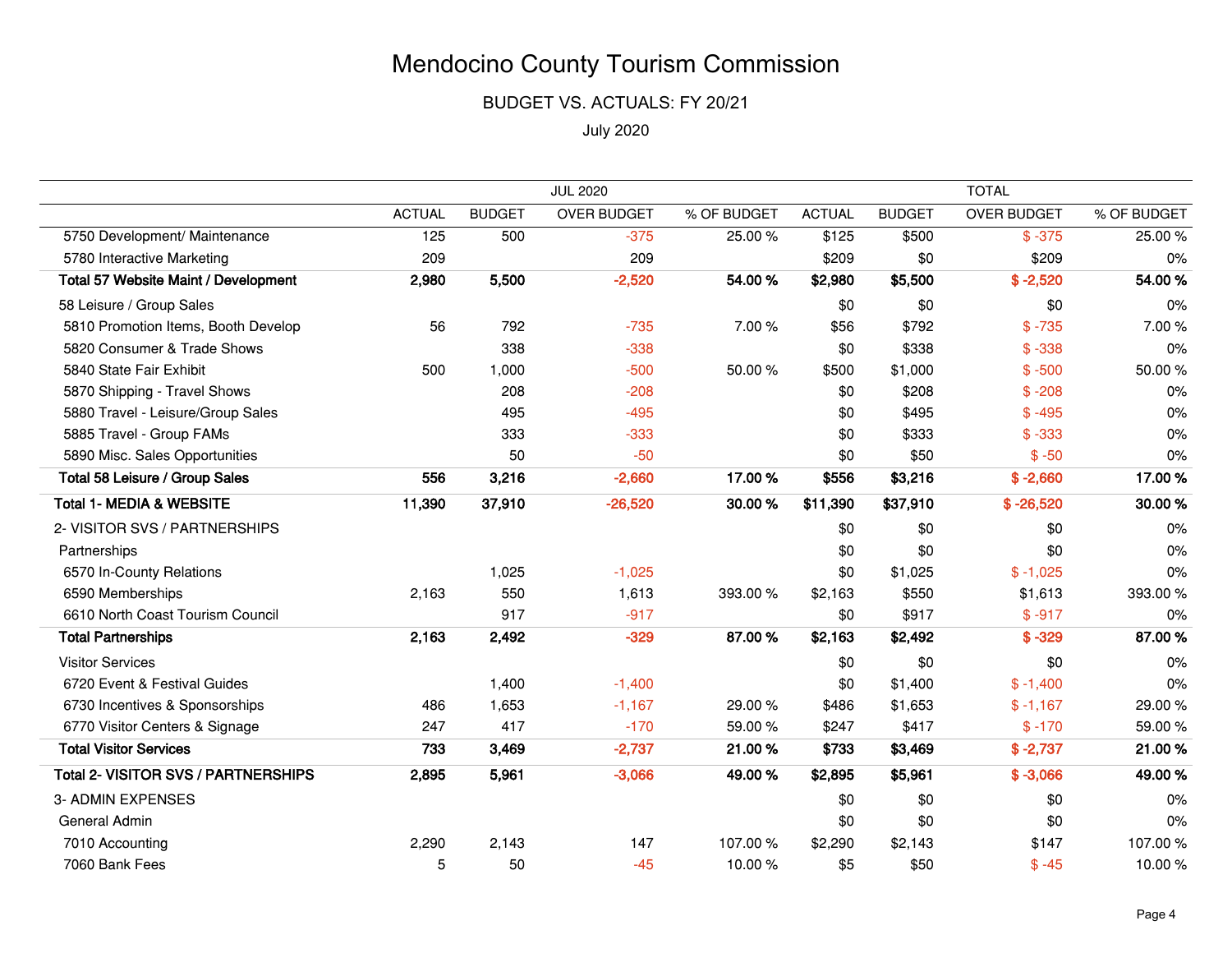#### BUDGET VS. ACTUALS: FY 20/21

|                                |               |               | <b>JUL 2020</b>    |             |               |               | <b>TOTAL</b>       |             |
|--------------------------------|---------------|---------------|--------------------|-------------|---------------|---------------|--------------------|-------------|
|                                | <b>ACTUAL</b> | <b>BUDGET</b> | <b>OVER BUDGET</b> | % OF BUDGET | <b>ACTUAL</b> | <b>BUDGET</b> | <b>OVER BUDGET</b> | % OF BUDGET |
| 7080 Board Development         |               | 77            | $-77$              |             | \$0           | \$77          | $$ -77$            | 0%          |
| 7090 Copying & Printing        | 125           | 200           | $-75$              | 63.00 %     | \$125         | \$200         | $$ -75$            | 63.00 %     |
| 7100 Dues & Subscriptions      | 1,117         | 917           | 200                | 122.00%     | \$1,117       | \$917         | \$200              | 122.00%     |
| 7130 Legal Fees                |               | 250           | $-250$             |             | \$0           | \$250         | $$ -250$           | 0%          |
| 7140 Licenses & Permits        |               | 8             | $-8$               |             | \$0           | \$8           | $$ -8$             | 0%          |
| 7150 Meeting Expenses          |               | 50            | $-50$              |             | \$0           | \$50          | $$ -50$            | 0%          |
| 7200 Office Expense            | 462           | 296           | 166                | 156.00%     | \$462         | \$296         | \$166              | 156.00%     |
| 7210 Postage & Shipping        | 18            | 75            | $-57$              | 24.00%      | \$18          | \$75          | $$ -57$            | 24.00%      |
| 7280 Travel Expenses           | 223           | 500           | $-277$             | 45.00 %     | \$223         | \$500         | $$ -277$           | 45.00%      |
| <b>Total General Admin</b>     | 4,239         | 4,566         | $-327$             | 93.00 %     | \$4,239       | \$4,566       | $$ -327$           | 93.00 %     |
| <b>Occupancy Costs</b>         |               |               |                    |             | \$0           | \$0           | \$0                | 0%          |
| 7650 Rent                      | 2,350         | 1,983         | 367                | 118.00%     | \$2,350       | \$1,983       | \$367              | 118.00%     |
| 7660 Insurance                 | 228           | 188           | 40                 | 121.00%     | \$228         | \$188         | \$40               | 121.00%     |
| 7850 Repairs & Maintenance     | 375           | 460           | $-85$              | 82.00%      | \$375         | \$460         | $$ -85$            | 82.00%      |
| 7890 Taxes                     | 10            | 5             | 5                  | 186.00%     | \$10          | \$5           | \$5                | 186.00%     |
| 7910 Telecommunication         | 1,229         | 450           | 779                | 273.00%     | \$1,229       | \$450         | \$779              | 273.00%     |
| 7950 Utilities                 | 691           | 758           | $-68$              | 91.00 %     | \$691         | \$758         | $$ -68$            | 91.00%      |
| 7990 Depreciation Expense      | 564           |               | 564                |             | \$564         | \$0           | \$564              | 0%          |
| <b>Total Occupancy Costs</b>   | 5,447         | 3,845         | 1,602              | 142.00%     | \$5,447       | \$3,845       | \$1,602            | 142.00%     |
| <b>Total 3- ADMIN EXPENSES</b> | 9,686         | 8,410         | 1,275              | 115.00%     | \$9,686       | \$8,410       | \$1,275            | 115.00%     |
| 4- PERSONNEL                   |               |               |                    |             | \$0           | \$0           | \$0                | 0%          |
| 8510 Salaries & Wages          | 12,565        | 13,167        | $-601$             | 95.00%      | \$12,565      | \$13,167      | $$ -601$           | 95.00%      |
| 8520 Paid Time Off             | 154           | 924           | $-770$             | 17.00%      | \$154         | \$924         | $$ -770$           | 17.00%      |
| 8530 Payroll Taxes             | 961           | 1,109         | $-148$             | 87.00%      | \$961         | \$1,109       | $$ -148$           | 87.00%      |
| 8540 Payroll Processing Fees   | 43            |               | 43                 |             | \$43          | \$0           | \$43               | 0%          |
| 8550 Workers Comp              | 204           | 250           | $-46$              | 82.00%      | \$204         | \$250         | $$ -46$            | 82.00%      |
| 8570 Health Insurance          | 1,200         | 1,200         | 0                  | 100.00%     | \$1,200       | \$1,200       | \$0                | 100.00%     |
| 8580 Other Employee Benefits   |               | 17            | $-17$              |             | \$0           | \$17          | $$ -17$            | 0%          |
| 8590 Contract Work             | 949           | 650           | 299                | 146.00%     | \$949         | \$650         | \$299              | 146.00%     |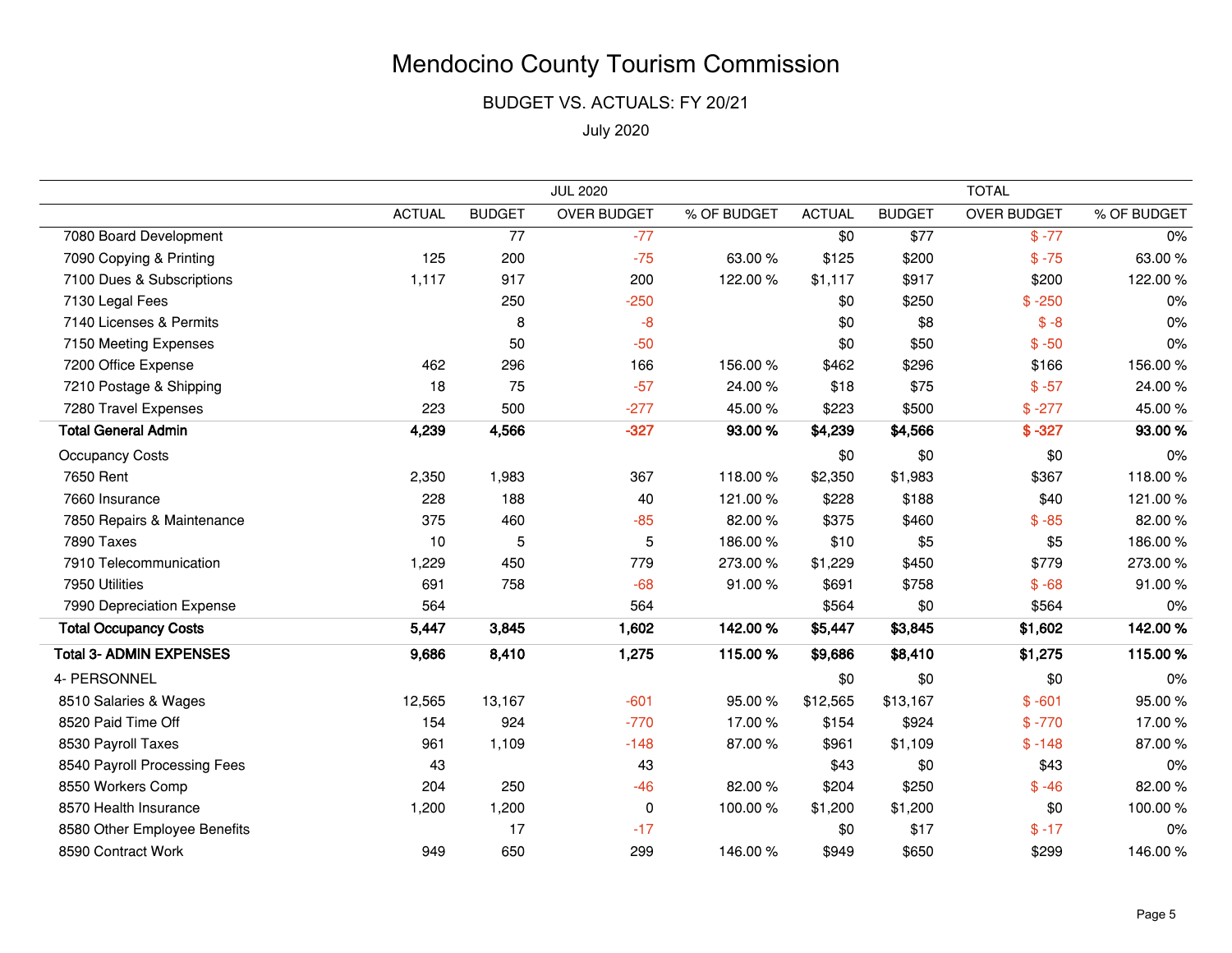BUDGET VS. ACTUALS: FY 20/21

|                           |               |               | <b>JUL 2020</b>    |              |               |               | TOTAL              |              |
|---------------------------|---------------|---------------|--------------------|--------------|---------------|---------------|--------------------|--------------|
|                           | <b>ACTUAL</b> | <b>BUDGET</b> | <b>OVER BUDGET</b> | % OF BUDGET  | <b>ACTUAL</b> | <b>BUDGET</b> | <b>OVER BUDGET</b> | % OF BUDGET  |
| <b>Total 4- PERSONNEL</b> | 16,077        | 17,316        | $-1,240$           | 93.00%       | \$16,077      | \$17,316      | $$ -1,240$         | 93.00 %      |
| <b>Total Expenses</b>     | \$40,048      | \$69,598      | $$ -29.550$        | 58.00 %      | \$40,048      | \$69,598      | $$ -29,550$        | 58.00 %      |
| NET OPERATING INCOME      | \$40,968      | $$ -917$      | \$41,885           | $-4.469.00%$ | \$40,968      | $$ -917$      | \$41,885           | $-4,469.00%$ |
| <b>NET INCOME</b>         | \$40,968      | $$ -917$      | \$41,885           | $-4,469.00%$ | \$40,968      | $$ -917$      | \$41,885           | $-4,469.00%$ |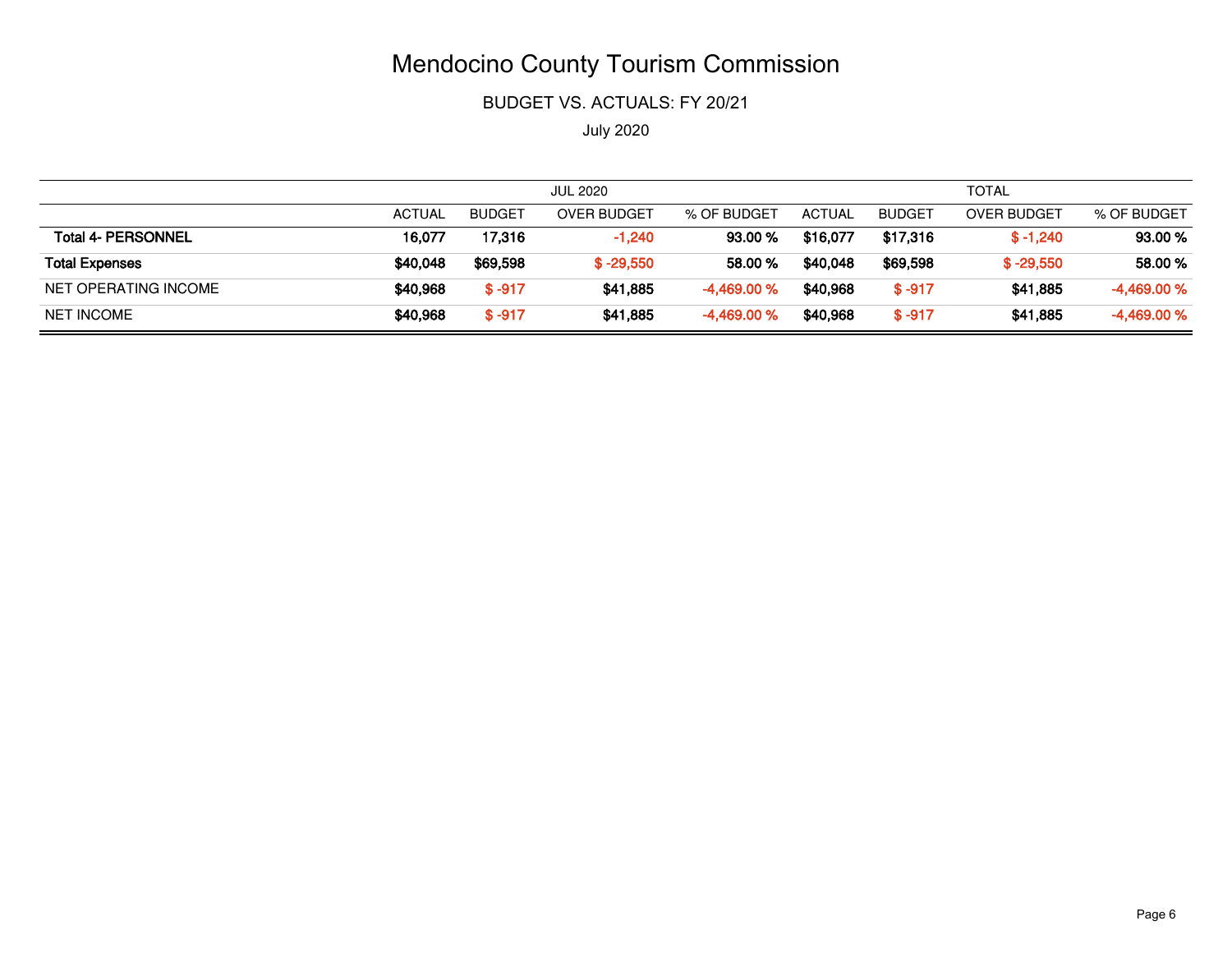### STATEMENT OF CASH FLOWS

|                                                                               | <b>TOTAL</b>   |
|-------------------------------------------------------------------------------|----------------|
| OPERATING ACTIVITIES                                                          |                |
| Net Income                                                                    | 40,967.79      |
| Adjustments to reconcile Net Income to Net Cash provided by operations:       |                |
| 1100 Accounts Receivable                                                      | $-81,011.08$   |
| 1230 Prepaid Expenses                                                         | 957.00         |
| 2000 Accounts Payable                                                         | 3,534.77       |
| 2100 Accrued Expenses                                                         | $-1,910.00$    |
| Direct Deposit Payable                                                        | 0.00           |
| 2270 Payroll Liabilities: Accrued Payroll                                     | 198.06         |
| 2275 Payroll Liabilities: Accrued PTO                                         | 153.64         |
| 2220 Payroll Liabilities: CA PIT / SDI                                        | 0.00           |
| 2230 Payroll Liabilities: CA SUI / ETT                                        | 0.00           |
| 2210 Payroll Liabilities: Federal Taxes (941/944)                             | 0.00           |
| 2240 Payroll Liabilities: FUTA Payable                                        | 0.00           |
| Total Adjustments to reconcile Net Income to Net Cash provided by operations: | $-78,077.61$   |
| Net cash provided by operating activities                                     | $$ -37,109.82$ |
| <b>INVESTING ACTIVITIES</b>                                                   |                |
| 1600 Accumulated Depreciation                                                 | 564.00         |
| Net cash provided by investing activities                                     | \$564.00       |
| <b>NET CASH INCREASE FOR PERIOD</b>                                           | $$ -36,545.82$ |
| Cash at beginning of period                                                   | 321,601.45     |
| CASH AT END OF PERIOD                                                         | \$285,055.63   |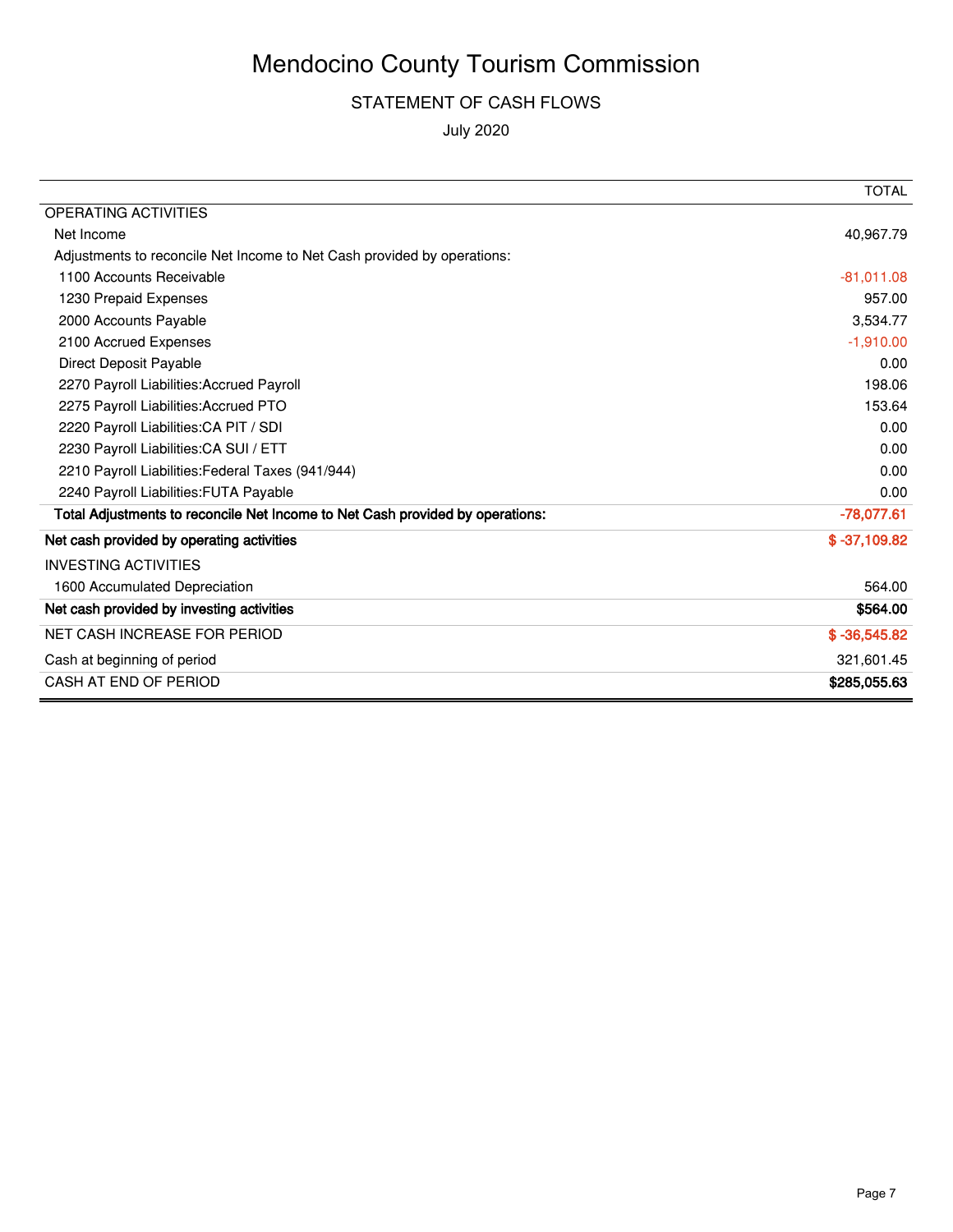### PROFIT AND LOSS COMPARISON

|                                              | <b>TOTAL</b>    |               |                |            |  |  |  |
|----------------------------------------------|-----------------|---------------|----------------|------------|--|--|--|
|                                              | <b>JUL 2020</b> | JUL 2019 (PY) | CHANGE         | % CHANGE   |  |  |  |
| Income                                       |                 |               |                |            |  |  |  |
| 4030 County BID                              | 47,100.00       | 78,541.42     | $-31,441.42$   | $-40.03%$  |  |  |  |
| 4035 County 50% Match                        | 33,911.08       | 40,630.80     | $-6,719.72$    | $-16.54%$  |  |  |  |
| Other Income                                 |                 |               |                |            |  |  |  |
| 4950 Interest Income                         | 4.96            | 31.77         | $-26.81$       | $-84.39%$  |  |  |  |
| <b>Total Other Income</b>                    | 4.96            | 31.77         | $-26.81$       | $-84.39%$  |  |  |  |
| <b>Total Income</b>                          | \$81,016.04     | \$119,203.99  | $$ -38,187.95$ | $-32.04%$  |  |  |  |
| <b>GROSS PROFIT</b>                          | \$81,016.04     | \$119,203.99  | $$ -38,187.95$ | $-32.04%$  |  |  |  |
| Expenses                                     |                 |               |                |            |  |  |  |
| 1- MEDIA & WEBSITE                           |                 |               |                |            |  |  |  |
| 50 Advertising / Media                       |                 |               |                |            |  |  |  |
| 5130 Print & Online Advertising              |                 | 5,752.66      | $-5,752.66$    | $-100.00%$ |  |  |  |
| 5280 Video Development                       |                 | 146.72        | $-146.72$      | $-100.00%$ |  |  |  |
| <b>Total 50 Advertising / Media</b>          |                 | 5,899.38      | $-5,899.38$    | $-100.00%$ |  |  |  |
| 55 Marketing / Public Relations              |                 |               |                |            |  |  |  |
| 5510 Public Relations Contract               | 7,500.00        | 7,500.00      | 0.00           | 0.00%      |  |  |  |
| 5520 Marketing Agency Contract               |                 | 8,333.00      | $-8,333.00$    | $-100.00%$ |  |  |  |
| 5540 Clipping Service                        | 628.17          | 451.66        | 176.51         | 39.08%     |  |  |  |
| 5560 Media Events                            |                 | 995.00        | $-995.00$      | $-100.00%$ |  |  |  |
| 5610 Travel -PR Related                      | $-274.34$       | 544.28        | $-818.62$      | $-150.40%$ |  |  |  |
| 5680 Visiting Media FAM Expenses             |                 | 213.97        | $-213.97$      | $-100.00%$ |  |  |  |
| <b>Total 55 Marketing / Public Relations</b> | 7,853.83        | 18,037.91     | $-10,184.08$   | $-56.46%$  |  |  |  |
| 57 Website Maint / Development               |                 |               |                |            |  |  |  |
| 5710 Interactive Media Coordinator           | 2,500.00        | 2,500.00      | 0.00           | 0.00%      |  |  |  |
| 5740 Content Creation                        | 146.45          |               | 146.45         |            |  |  |  |
| 5750 Development/ Maintenance                | 125.00          | 1,677.84      | $-1,552.84$    | $-92.55%$  |  |  |  |
| 5780 Interactive Marketing                   | 208.91          | 88.95         | 119.96         | 134.86%    |  |  |  |
| Total 57 Website Maint / Development         | 2,980.36        | 4,266.79      | $-1,286.43$    | $-30.15%$  |  |  |  |
| 58 Leisure / Group Sales                     |                 |               |                |            |  |  |  |
| 5810 Promotion Items, Booth Develop          | 56.22           | 6,549.33      | $-6,493.11$    | $-99.14%$  |  |  |  |
| 5840 State Fair Exhibit                      | 500.00          | 1,064.15      | $-564.15$      | $-53.01%$  |  |  |  |
| 5880 Travel - Leisure/Group Sales            |                 | 381.67        | $-381.67$      | $-100.00%$ |  |  |  |
| Total 58 Leisure / Group Sales               | 556.22          | 7,995.15      | $-7,438.93$    | $-93.04%$  |  |  |  |
| <b>Total 1- MEDIA &amp; WEBSITE</b>          | 11,390.41       | 36,199.23     | $-24,808.82$   | $-68.53%$  |  |  |  |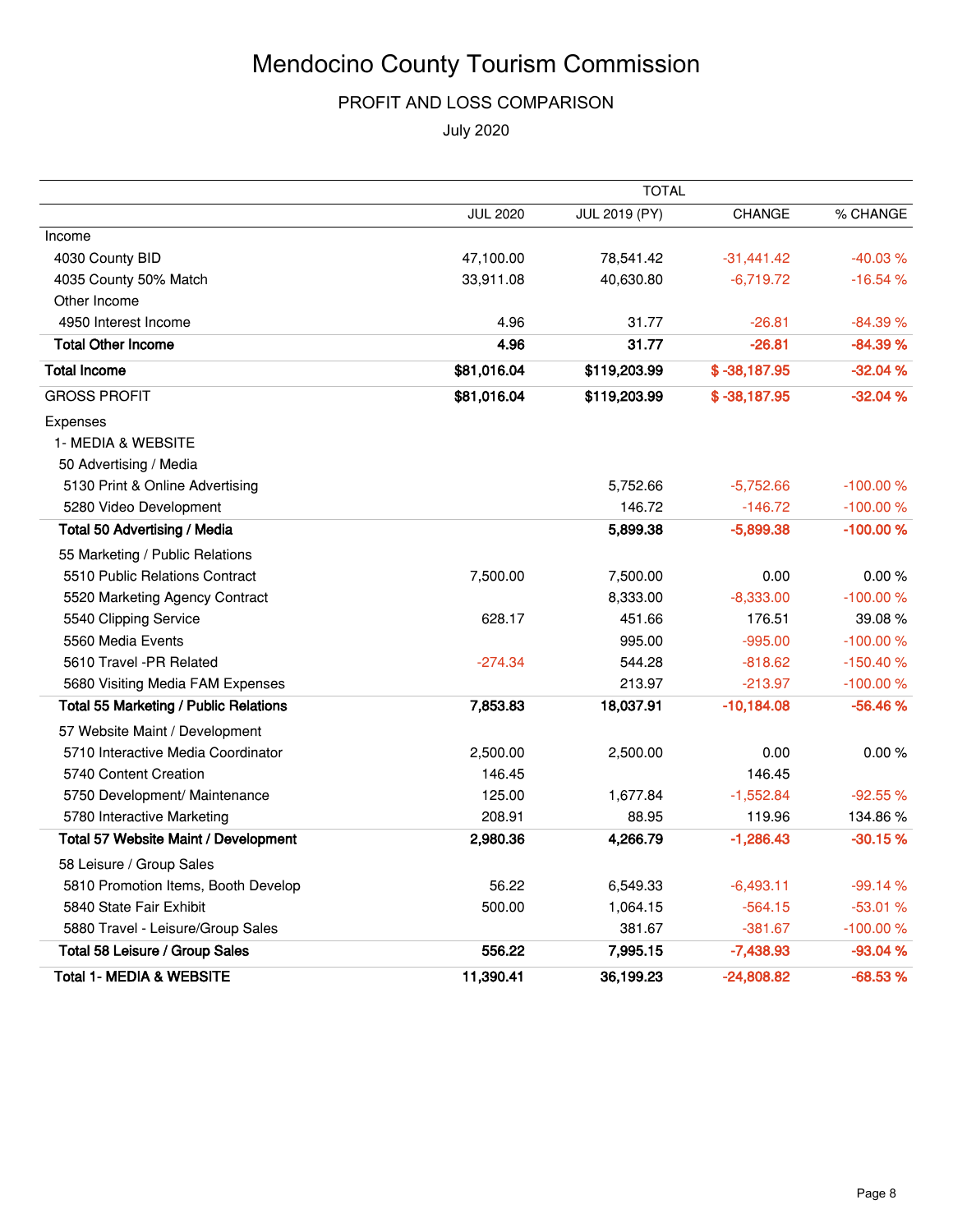### PROFIT AND LOSS COMPARISON

|                                     | <b>TOTAL</b>    |               |               |            |  |  |  |
|-------------------------------------|-----------------|---------------|---------------|------------|--|--|--|
|                                     | <b>JUL 2020</b> | JUL 2019 (PY) | <b>CHANGE</b> | % CHANGE   |  |  |  |
| 2- VISITOR SVS / PARTNERSHIPS       |                 |               |               |            |  |  |  |
| Partnerships                        |                 |               |               |            |  |  |  |
| 6550 Conferences & Seminars         |                 | 1,978.92      | $-1,978.92$   | $-100.00%$ |  |  |  |
| 6570 In-County Relations            |                 | 644.77        | $-644.77$     | $-100.00%$ |  |  |  |
| 6590 Memberships                    | 2,162.50        | 2,640.00      | $-477.50$     | $-18.09%$  |  |  |  |
| <b>Total Partnerships</b>           | 2,162.50        | 5,263.69      | $-3,101.19$   | $-58.92%$  |  |  |  |
| <b>Visitor Services</b>             |                 |               |               |            |  |  |  |
| 6730 Incentives & Sponsorships      | 486.00          | 2,080.00      | $-1,594.00$   | $-76.63%$  |  |  |  |
| 6770 Visitor Centers & Signage      | 246.70          | 2,700.00      | $-2,453.30$   | -90.86%    |  |  |  |
| <b>Total Visitor Services</b>       | 732.70          | 4,780.00      | $-4,047.30$   | $-84.67%$  |  |  |  |
| Total 2- VISITOR SVS / PARTNERSHIPS | 2,895.20        | 10,043.69     | $-7,148.49$   | $-71.17%$  |  |  |  |
| 3- ADMIN EXPENSES                   |                 |               |               |            |  |  |  |
| General Admin                       |                 |               |               |            |  |  |  |
| 7010 Accounting                     | 2,290.00        | 280.00        | 2,010.00      | 717.86%    |  |  |  |
| 7060 Bank Fees                      | 5.00            |               | 5.00          |            |  |  |  |
| 7090 Copying & Printing             | 125.11          | 259.83        | $-134.72$     | $-51.85%$  |  |  |  |
| 7100 Dues & Subscriptions           | 1,116.91        | 912.46        | 204.45        | 22.41 %    |  |  |  |
| 7130 Legal Fees                     |                 | 279.99        | $-279.99$     | $-100.00%$ |  |  |  |
| 7140 Licenses & Permits             |                 | 66.00         | $-66.00$      | $-100.00%$ |  |  |  |
| 7200 Office Expense                 | 461.52          | 1,317.74      | $-856.22$     | $-64.98%$  |  |  |  |
| 7210 Postage & Shipping             | 17.99           | 51.80         | $-33.81$      | $-65.27%$  |  |  |  |
| 7280 Travel Expenses                | 222.81          | 817.24        | $-594.43$     | $-72.74%$  |  |  |  |
| <b>Total General Admin</b>          | 4,239.34        | 3,985.06      | 254.28        | 6.38%      |  |  |  |
| Occupancy Costs                     |                 |               |               |            |  |  |  |
| 7650 Rent                           | 2,350.00        | 2,530.00      | $-180.00$     | $-7.11%$   |  |  |  |
| 7660 Insurance                      | 227.75          | 2,126.31      | $-1,898.56$   | -89.29 %   |  |  |  |
| 7850 Repairs & Maintenance          | 375.17          | 687.41        | $-312.24$     | $-45.42%$  |  |  |  |
| 7890 Taxes                          | 10.00           |               | 10.00         |            |  |  |  |
| 7910 Telecommunication              | 1,229.00        | 970.79        | 258.21        | 26.60%     |  |  |  |
| 7950 Utilities                      | 690.67          | 719.91        | $-29.24$      | $-4.06%$   |  |  |  |
| 7990 Depreciation Expense           | 564.00          | 281.32        | 282.68        | 100.48%    |  |  |  |
| <b>Total Occupancy Costs</b>        | 5,446.59        | 7,315.74      | $-1,869.15$   | $-25.55%$  |  |  |  |
| <b>Total 3- ADMIN EXPENSES</b>      | 9,685.93        | 11,300.80     | $-1,614.87$   | $-14.29%$  |  |  |  |
| 4- PERSONNEL                        |                 |               |               |            |  |  |  |
| 8510 Salaries & Wages               | 12,565.34       | 35,925.44     | $-23,360.10$  | $-65.02%$  |  |  |  |
| 8520 Paid Time Off                  | 153.64          | 138.00        | 15.64         | 11.33%     |  |  |  |
| 8530 Payroll Taxes                  | 961.23          | 2,979.87      | $-2,018.64$   | $-67.74%$  |  |  |  |
| 8540 Payroll Processing Fees        | 43.00           | 53.00         | $-10.00$      | $-18.87%$  |  |  |  |
| 8550 Workers Comp                   | 204.25          | 2,704.00      | $-2,499.75$   | $-92.45%$  |  |  |  |
| 8570 Health Insurance               | 1,200.00        | 2,700.00      | $-1,500.00$   | $-55.56%$  |  |  |  |